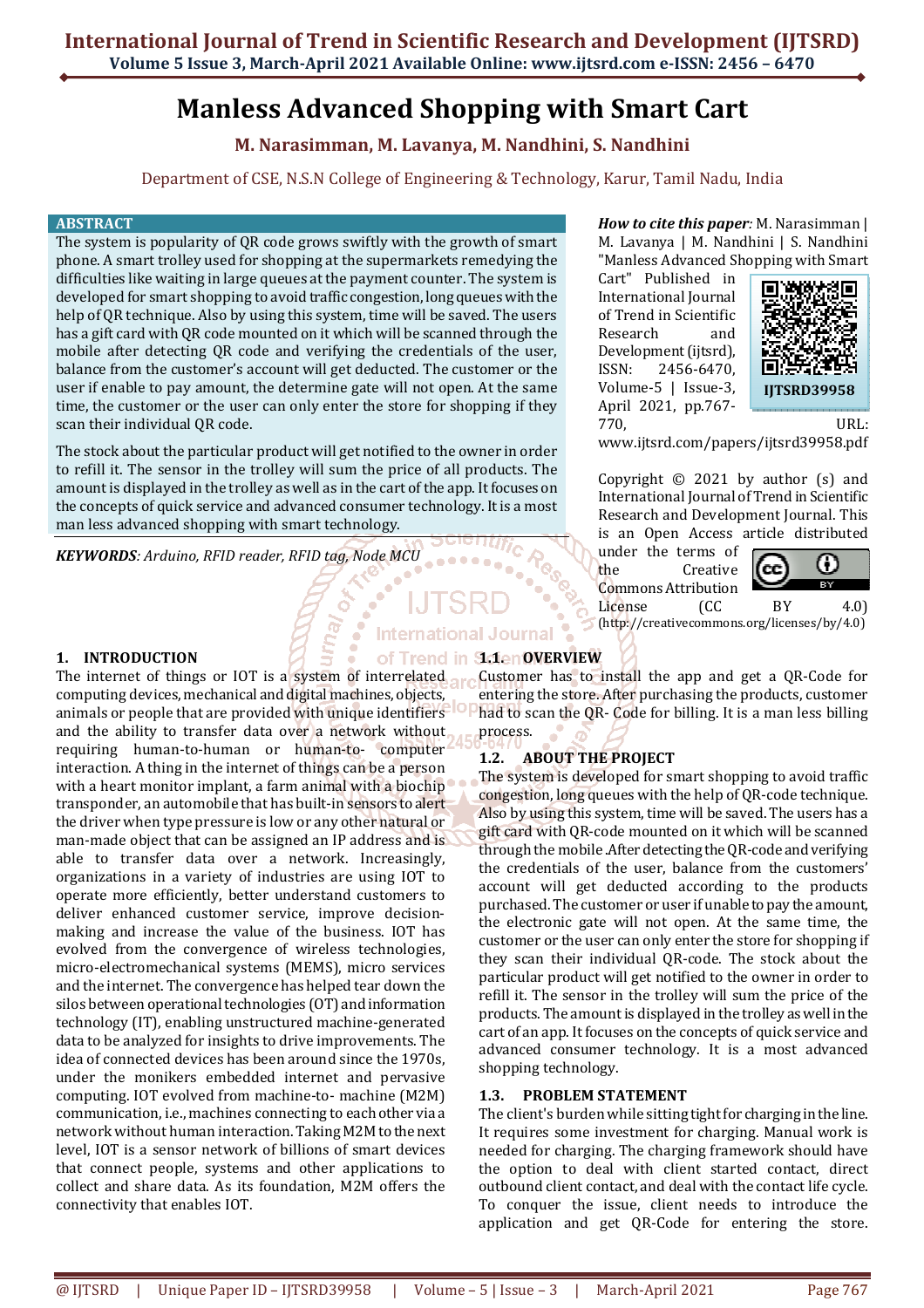Subsequent to buying the items, client needed to filter the QR-Code for charging. It is a man less charging measure.

#### **2. LITERATURE SURVEY**

#### **2.1. Automatic Toll Payment System Using QR Code Scanning –**

Quick Pay is a brilliant and secure answer for a cash move between singular clients. It is an android application for money installments. The fundamental thought behind the undertaking is to execute cash exchanges in more savvy and secure route with QR code (Quick Response code). In the event that beneficiary has not set a financial balance for exchange, it will go to Q-pay wallet of course. The client can move his wallet cash to ledger at any Q-pay.

#### **2.2. Mobile and Money Payment –**

A versatile installment has just taken off in a predetermined number of nations. This inability to scatter a help with a particularly colossal expected around the world, shows that the explanations behind the fruitful cases are not obviously perceived, and therefore, are not being effortlessly imitated. This paper looks to fill this information hole by giving a thorough writing audit, which endeavors to dissect huge encounters in this field, particularly in non-industrial nations. An examination has been done of both scholastic, to get data identified with the entertainers and establishments associated with versatile cash activities.

#### **3. EXISTING SYSTEM**

Shopping is basic however looking out for a bill counter makes shopping too exhausting and a dreary undertaking. Enormous measure of surge in addition to clerk setting up with the standardized tag scanner is excessively tedious and brings about long ques. This creative venture comprises of a robotized charging framework which can be set inside the shopping streetcar. This computerized installment framework comprises of a RFID peruser. In this way, at whatever point the customer places any item in streetcar it is prepared by the RFID module and is shown in the predefined application alongside the cost of the item. As the customer continues adding items, all items are recognized by the module and thusly the cost will increment likewise. In the event that if client changes there mind and doesn't need any item included the streetcar they can eliminate it and the value added will be deducted consequently. Toward the finish of shopping the client filters the QR-code and the aggregate sum to be paid. At exit for confirmation the retailer can check the items bought. Henceforth this procedure is a proper technique to be utilized in places like stores; this will help in decreasing labor and helps in improving a shopping experience for clients.

#### **4. PROPOSED SYSTEM**

The proposed approach is the robotized charging for a client during shopping fundamentally dependent on RFID upheld with other straightforward innovations. The framework is produced for keen shopping to evade gridlock, long lines with the assistance of QR-code procedure. Likewise by utilizing this framework, time will be saved. The clients has a gift voucher with QR-code mounted on it which will be looked over the portable .After distinguishing the QR-code and confirming the accreditations of the client, balance from the clients' record will get deducted by the items bought. The client or client if incapable to pay the sum, the electronic entryway won't open.

Simultaneously, the client or the client can possibly enter the store for shopping in the event that they examine their

individual QR-code. The stock about the specific item will get told to the proprietor to top off it. The sensor in the streetcar will aggregate the cost of the items. The sum is shown in the streetcar too s in the truck of an application. It centers around the ideas of speedy assistance and progressed purchaser innovation. It is a most progressive shopping innovation. In shopping centers or general stores, the items are given RFID labels rather than standardized tags. The shopping streetcars incorporate the arrangement containing RFID per user, Smart RFID cards are given to clients for their remarkable distinguishing proof.

#### **4.1. ARCHITECTURE**



### **5. FIELDS OF THIS SYSTEM**

- $\triangleright$  Scanning the QR-code
- $\triangleright$  Opening electronic gate
- Selecting the trolley
- Purchasing the products and reading products' RFID code
- $\triangleright$  Scanning the QR- code for bill payment<br> $\triangleright$  Scanning the QR-Code for exiting the ste
- Scanning the QR-Code for exiting the store

## **5.1. Scanning the QR-Code**

When the customer wants to enter the store and purchase the things, should scan the QR-Code. The customer may come alone or with one or two persons or infinite, one card with QR-code is enough. The customer should install the app given for the specified store.

#### **5.2. Opening the electronic gate**

After scanning the QR-Code by the app of the shopkeeper, the gate opens only when it matches. When we scan the unregistered QR-Codes, the gate will not open. It shows "not match".

#### **5.3. Selecting the trolley**

The customer after entering the store had to select the trolley for purchasing the products. While scanning the QR-Code of the customer, the trolley which is empty will be notified to the customer as a number

#### **5.4. Purchasing the products and reading products' RFID code**

The customer after selecting the trolley can purchase the products. While purchasing the products, the customer has to allow RFID reader to read the RFID tags of the products. The products will be shown in the cart of the app. When the customer wants to remove the product from the trolley can also be done.

#### **5.5. Scanning the QR- code for bill payment**

After purchasing the products, the customer has to scan the QR-Code for payment. So that the required amount can be deducted from the wallet of the customer.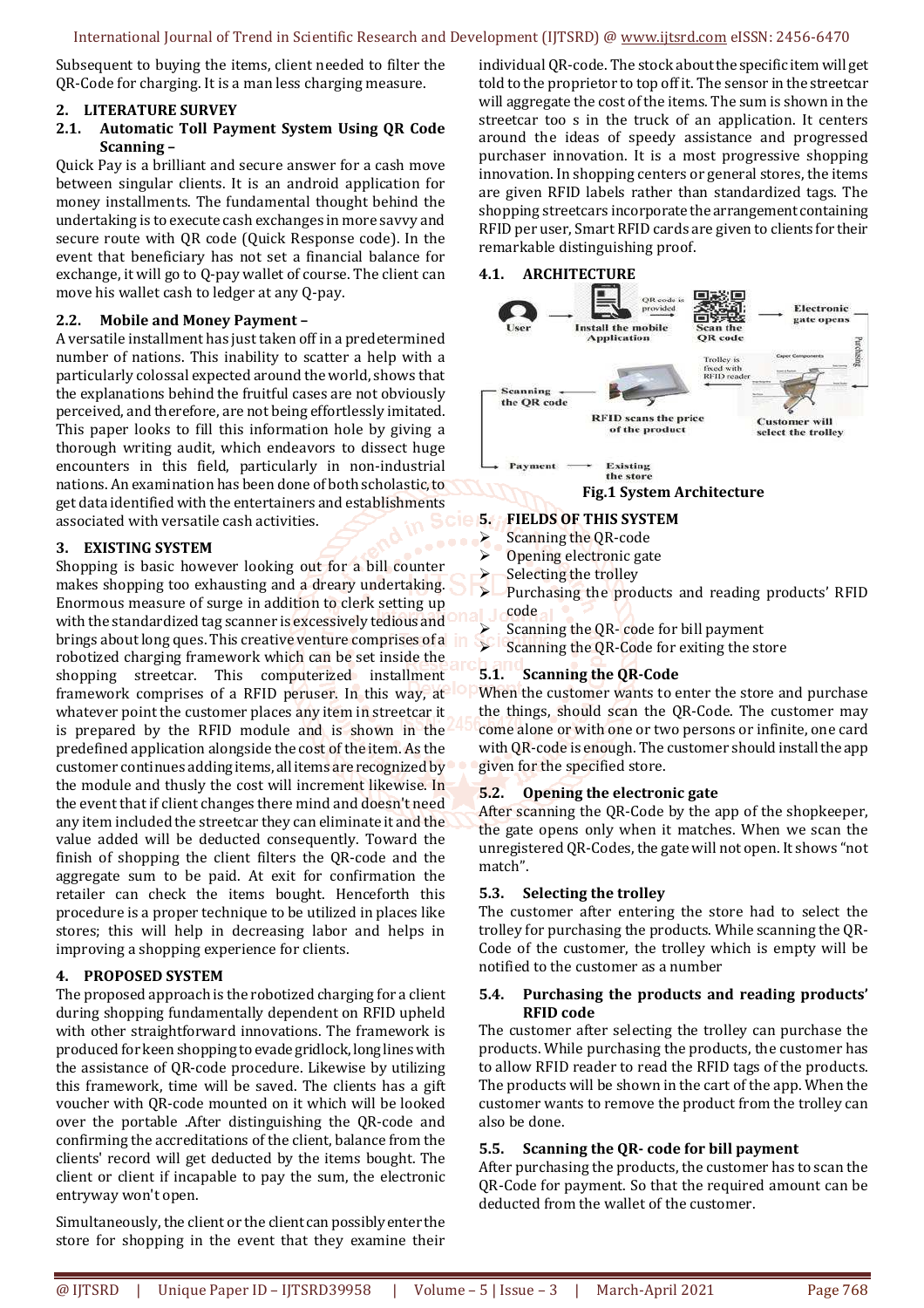International Journal of Trend in Scientific Research and Development (IJTSRD) @ www.ijtsrd.com eISSN: 2456-6470

#### **5.6. Scanning the QR-Code for exiting the store**

After successful bill payment by the customer, if user needs to check whether the products are correct can be done. After the completion of checking, the customer can hand over the RFID tags and the particular trolley before the gate. Again customer has to scan the QR-Code for exiting the store.

#### **6. HARDWARE DESCRIPTION**

#### **6.1. Power Supply**

The AC supply is applied to 12V development down transformer. The transformer yield is the 12V AC which is remedied using a diode interface. The yield of Diode Bridge of 12V DC is isolated by capacitors.

#### **6.2. ARDUINO UNO R3 MICROCONTROLLER**



#### **Fig 2 Arduino Uno**

The Arduino Uno R3 is a microcontroller board based on the ATmega328. It has 14 digital input/output pins (of which 6 can be used as PWM outputs), 6 analog inputs, a 16 MHz crystal oscillator, a USB connection, a power jack, an ICSP header, and a reset button. It contains everything needed to support the microcontroller; simply connect it to a computer with a USB cable or power it with a AC-to-DC adapter or battery to get started.

#### **6.3. NODE MCU**



#### **Fig 3 Node MCU**

Node MCU is a minimal effort open source IOT stage. The Node MCU is shown in Fig 3. It at first included firmware which runs on the ESP8266 Wi-Fi SOC from Espressif Systems, and equipment which depended on the ESP-12 module. Afterward, uphold for the ESP32 32-digit MCU was added. In the wake of setting up ESP8266 with Node-MCU firmware, we should see the IDE (Integrated Development Environment) needed for improvement of Node MCU. Lua contents are by and large used to code the Node MCU. Lua is an open source, lightweight, embeddable scripting language based on top of C programming language

#### **6.4. RFID READER**

Radio Frequency Identification (RFID) is a programmed distinguishing proof innovation that uses a tag, which might be latent (no inner force) or dynamic (interior battery power), to permit encoded ID, area or other tangible information to be sent to a label per user, which interprets and measures the data

#### **6.5. RFID tag**

The motivation behind a RFID framework is to empower information to be sent by a convenient gadget, called a tag, which is perused by a RFID per user and prepared by the necessities of a specific application.

#### **7. CONCLUSION**

Programmed shopping streetcar created in this paper works with minimal effort, low force utilization. So clients can appreciate shopping without pushing streetcar themselves. There is a RFID peruser fixed on the streetcar to save the track for the aggregate sum and client can cover their bill consequently without holding up in the long line. As per client's perspective our undertaking has re-imagined the method of buying. Our idea has eradicated the practice of client depending on the businessperson for obtaining data about items. Charging is totally dodged which thus saves time for the client and makes measure simple for retailer. It keeps away from line for client since charging is finished in the streetcar. It lessens 33% of the general venture of the retailer for charging office. In this manner the model permits better shopping experience utilizing improved innovation which can be taken care of by any everyday person who simply knows to peruse and compose things.

#### **7.1. Future Scope**

Future headway is to utilize improved RFID per users that work in high recurrence which can peruse numerous labels all the while. Future headway is to utilize improved RFID per users that work in high recurrence which can peruse numerous labels at the same time. Versatile application can be created to keep away from brilliant card and GSM. Stock administration can be joined utilizing IOT which thusly helps in computerization of stock administration. The shrewd shopping streetcar framework expects to help shopping face to face which will limit the extensive measure of time spent in shopping just as to time needed in finding the ideal item easily. The client simply needs to type the name of the item he needs to look on the android gadget, and the truck will consequently control him/her to the item/s areas.

#### **REFERENCES**

- [1] Suganya R, Swarnavalli N, Vismitha S, Rajathi G M, "Automated Smart Trolley with Smart Billing using Arduino", IJRASET, 2016.
- [2] Sales J, Marti J. V, Marin R, Cervera E, and Sanz P.J, Compa Rob: "The shopping cart assistance robot", Int. J. Distributed Sensors Networks, 2016.
- [3] Narayana Swamy J. C, Seshachalam D,Saleem Ulla Shariff, "Smart RFID based Interactive Kiosk Cart using wireless sensor node", 2016 International Conference on Computational Systems and Information Systems for Sustainable
- [4] Dhavale Shraddha D, DhokaneTrupti J, ShindePriyanka S, "IOT Based Intelligent Trolley for Shopping Mall", IJEDR, 2016.